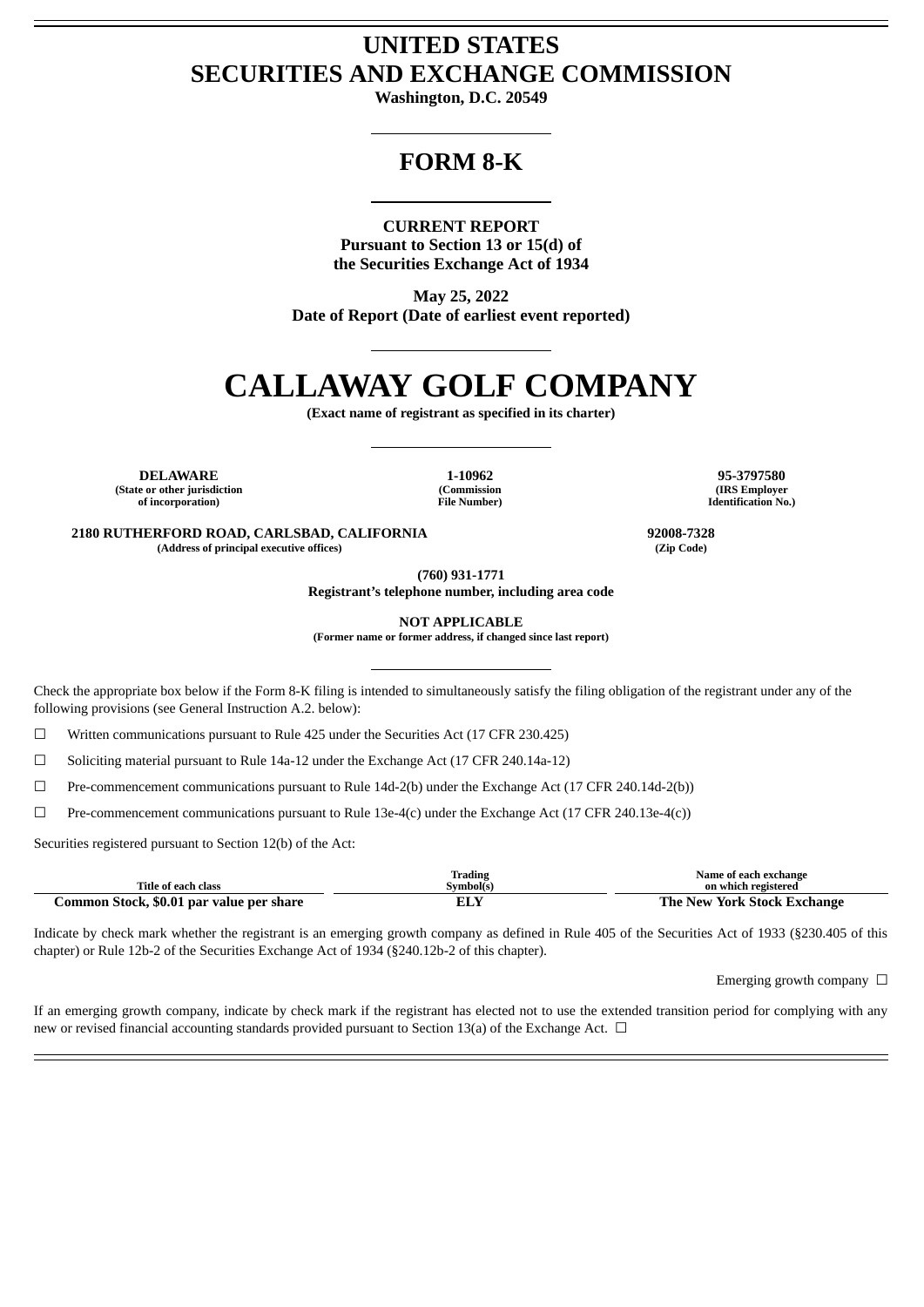#### Item 5.02 Departure of Directors or Certain Officers; Election of Directors; Appointment of Certain Officers; Compensatory **Arrangements of Certain Officers.**

On May 25, 2022, Callaway Golf Company (the "Company") held its 2022 annual meeting of shareholders (the "Annual Meeting"), at which the Company's shareholders approved, among other items, the Callaway Golf Company 2022 Incentive Plan (the "2022 Incentive Plan"). The 2022 Incentive Plan was approved by the Company's Board of Directors (the "Board") on March 15, 2022, and it became effective on the date of the Annual Meeting. In connection with adopting the 2022 Incentive Plan, the Company ceased granting awards under the Callaway Golf Company Amended and Restated 2004 Incentive Plan (the "2004 Incentive Plan"), the Callaway Golf Company 2021 Employment Inducement Plan and the Callaway Golf Company 2013 Non-Employee Directors Stock Incentive Plan. The purpose of the 2022 Incentive Plan is to promote the Company's interests and those of its shareholders by using investment interests in the Company to attract, motivate and retain highly qualified key personnel, encourage equity ownership among this group, and enhance a mutuality of interest between such group and the Company's shareholders to improve the long-term performance of the Company and the value of the Company's common stock.

The terms of the 2022 Incentive Plan provide for the grant of stock options, stock appreciation rights, restricted stock awards, restricted stock units, performance shares, performance units, dividend equivalents, cash-based awards and other incentives payable in cash or shares of the Company's common stock. Subject to certain adjustments, as set forth in the 2022 Incentive Plan, the 2022 Incentive Plan provides for the issuance of up to 16,000,000 shares of common stock. Additionally, subject to certain limitations, the share reserve may be increased by the number of shares subject to awards granted under the 2022 Incentive Plan and certain outstanding awards under the 2004 Incentive Plan that, in each case, expire or lapse, or are forfeited by the holder or repurchased by the Company at a price no greater than the price paid by the participant, or tendered by the holder or withheld by the Company to satisfy any tax withholding obligation. Shares issued under the 2022 Incentive Plan may be authorized but unissued shares, issued shares reacquired by the Company or treasury shares, or shares held in trust for issuance under the 2022 Incentive Plan. In no event will more than 16,000,000 shares of common stock be issuable pursuant to the exercise of incentive stock options under the 2022 Incentive Plan during its ten-year term.

The 2022 Incentive Plan will be administered by the Compensation and Management Succession Committee (the "Compensation Committee") (or by the Board or another Board committee as may be determined by the Board or the Compensation Committee from time to time). The administrator of the 2022 Incentive Plan (the "Administrator") or its delegate will have the authority to, among other things, determine which service providers receive awards and to set the terms and conditions applicable to the award within the confines of the terms of the 2022 Incentive Plan. The Administrator will have the authority to interpret and administer the 2022 Incentive Plan or any agreement entered into under the 2022 Incentive Plan, to establish rules and regulations under the 2022 Incentive Plan, and to make any determination or take any other action as it deems necessary or advisable for the administration of the 2022 Incentive Plan.

The 2022 Incentive Plan contains a minimum vesting requirement, subject to limited exceptions, that awards made pursuant to the 2022 Incentive Plan may not vest earlier than the date that is one year following the grant date of the award.

The 2022 Incentive Plan also contains provisions with respect to payment of exercise or purchase prices, vesting and expiration of awards, adjustments and treatment of awards upon certain corporate transactions, including stock splits, recapitalizations and mergers, transferability of awards and tax withholding requirements.

The 2022 Incentive Plan may be amended or terminated by the Board at any time, subject to certain limitations requiring stockholder consent or the consent of the participant. In addition, the Administrator may not, without the approval of the Company's stockholders, authorize certain re-pricings of any outstanding option or stock appreciation right granted under the 2022 Incentive Plan. The 2022 Incentive Plan will expire on March 14, 2032.

A more detailed description of the 2022 Incentive Plan is set forth in the section entitled "Proposal No. 4 – Approval of the Callaway Golf Company 2022 Incentive Plan" in the Company's definitive proxy statement on Schedule 14A, which was filed with the Securities and Exchange Commission (the "Commission") on April 8, 2022 (the "Proxy Statement"). The foregoing description of the 2022 Incentive Plan does not purport to be complete and is qualified in its entirety by reference to the complete text of the 2022 Incentive Plan, which is filed as Appendix B to the Proxy Statement and is incorporated herein by reference.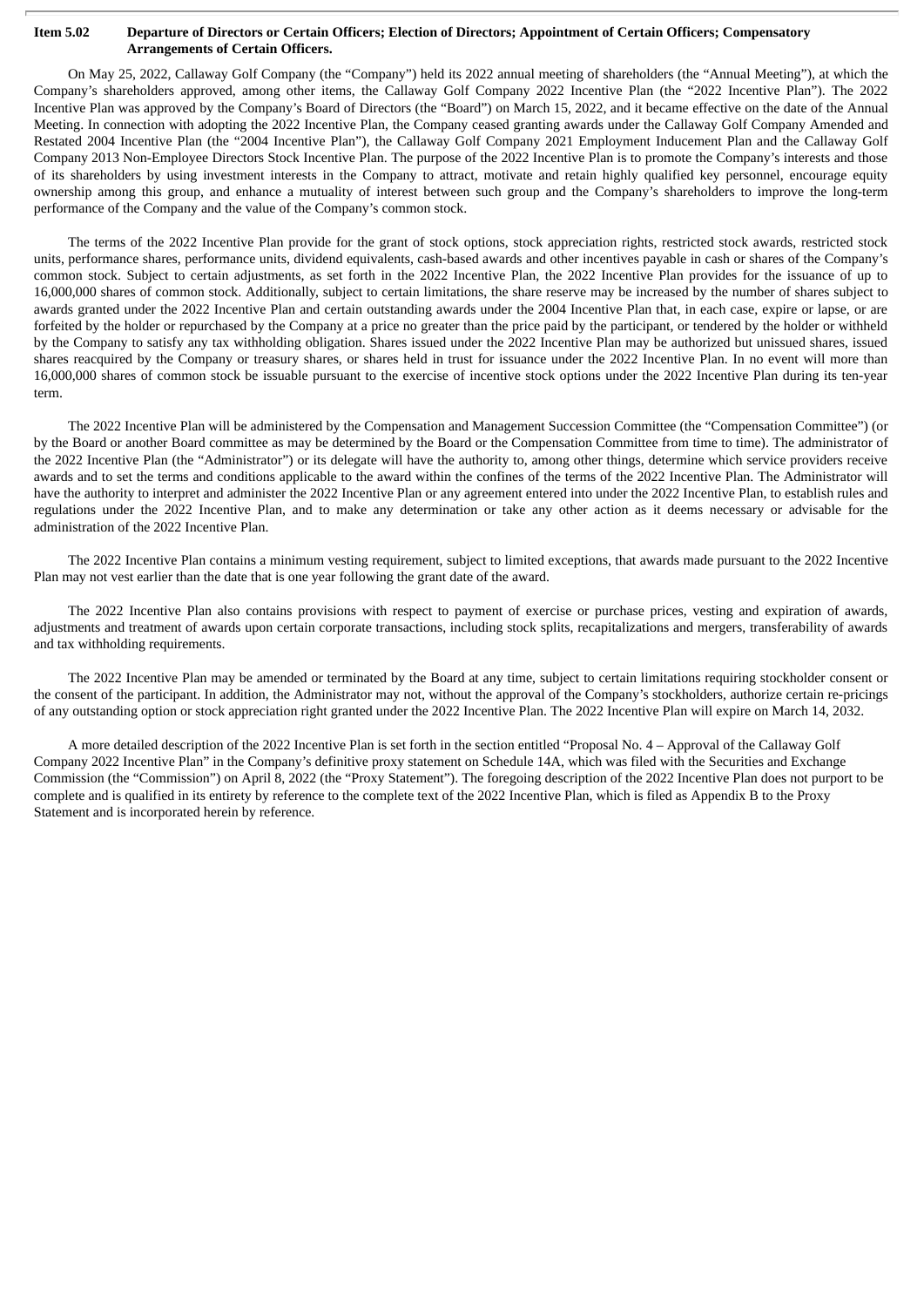#### **Item 5.07 Submission of Matters to a Vote of Security Holders.**

On May 25, 2022, the Company's shareholders approved four proposals at the Annual Meeting. Of the 184,681,840 shares of the Company's Common Stock outstanding as of the record date, 153,592,553 shares were represented at the Annual Meeting.

A description of each matter voted upon at the Annual Meeting is described in detail in the Proxy Statement. The number of votes cast for and against (or withheld) and the number of abstentions and broker non-votes with respect to each matter voted upon are set forth below.

#### Proposal 1: Annual Election of Directors

The voting results for the annual election of directors are as follows:

|                             |             | <b>Shares Voted</b> |         |                                   |
|-----------------------------|-------------|---------------------|---------|-----------------------------------|
| Name of Candidate           | For         | Against             | Abstain | <b>Broker</b><br><b>Non-Votes</b> |
| Oliver G. (Chip) Brewer III | 129,833,566 | 852,380             | 53,411  | 22,853,196                        |
| John F. Lundgren            | 126,184,059 | 4,485,867           | 69,431  | 22,853,196                        |
| Erik J Anderson             | 129,457,400 | 1,191,363           | 90,594  | 22,853,196                        |
| Samuel H. Armacost          | 126,578,677 | 4,088,178           | 72,502  | 22,853,196                        |
| Scott H. Baxter             | 128,397,807 | 2,270,728           | 70,822  | 22,853,196                        |
| Thomas G. Dundon            | 129,711,118 | 884,535             | 143,704 | 22,853,196                        |
| Laura J. Flanagan           | 128,446,917 | 2,189,743           | 102,697 | 22,853,196                        |
| Russell L. Fleischer        | 129,551,227 | 1,115,818           | 72,312  | 22,853,196                        |
| Bavan M. Holloway           | 129,798,537 | 769,995             | 170,825 | 22,853,196                        |
| Scott M. Marimow            | 127,613,807 | 2,735,359           | 390,191 | 22,853,196                        |
| Adebayo O. Ogunlesi         | 126,884,720 | 3,785,042           | 69,595  | 22,853,196                        |
| Varsha R. Rao               | 129,850,985 | 781,052             | 107,320 | 22,853,196                        |
| Linda B. Segre              | 127,638,423 | 3,010,112           | 90,822  | 22,853,196                        |
| Anthony S. Thornley         | 127,498,347 | 3,166,792           | 74,218  | 22,853,196                        |

#### Proposal 2: Ratification of Appointment of Independent Registered Public Accounting Firm

The Company's shareholders ratified, on an advisory basis, the Audit Committee's appointment of Deloitte & Touche LLP as the Company's independent registered public accounting firm for the fiscal year ending December 31, 2022. The following sets forth the results of the voting with respect to this proposal:

|                                                                                                              | <b>Shares Voted</b> |            |
|--------------------------------------------------------------------------------------------------------------|---------------------|------------|
| For                                                                                                          | Against             | hetentione |
| $\rightarrow$ $\rightarrow$ $\rightarrow$<br>$\overline{\phantom{a}}$<br>151<br>0∪.<br>$-1$ $-1$ $-1$<br>. . | .803.305            | 47,092     |

#### Proposal 3: Advisory Vote on Executive Compensation

The Company's shareholders approved, on an advisory basis, the compensation of the Company's named executive officers. The following sets forth the results of the voting with respect to this proposal:

|                                      |                         | <b>Shares Voted</b>  |                                |
|--------------------------------------|-------------------------|----------------------|--------------------------------|
| For                                  | Agains.                 | Abstentions          | <b>Broker Non-Votes</b>        |
| $n -$<br>Q1<br>ьu.<br>. . <i>. .</i> | 888<br><b>STAR</b><br>⋘ | 0.40<br>.84t<br>. 5Þ | 100<br><b>OE</b><br>n,<br>1.9E |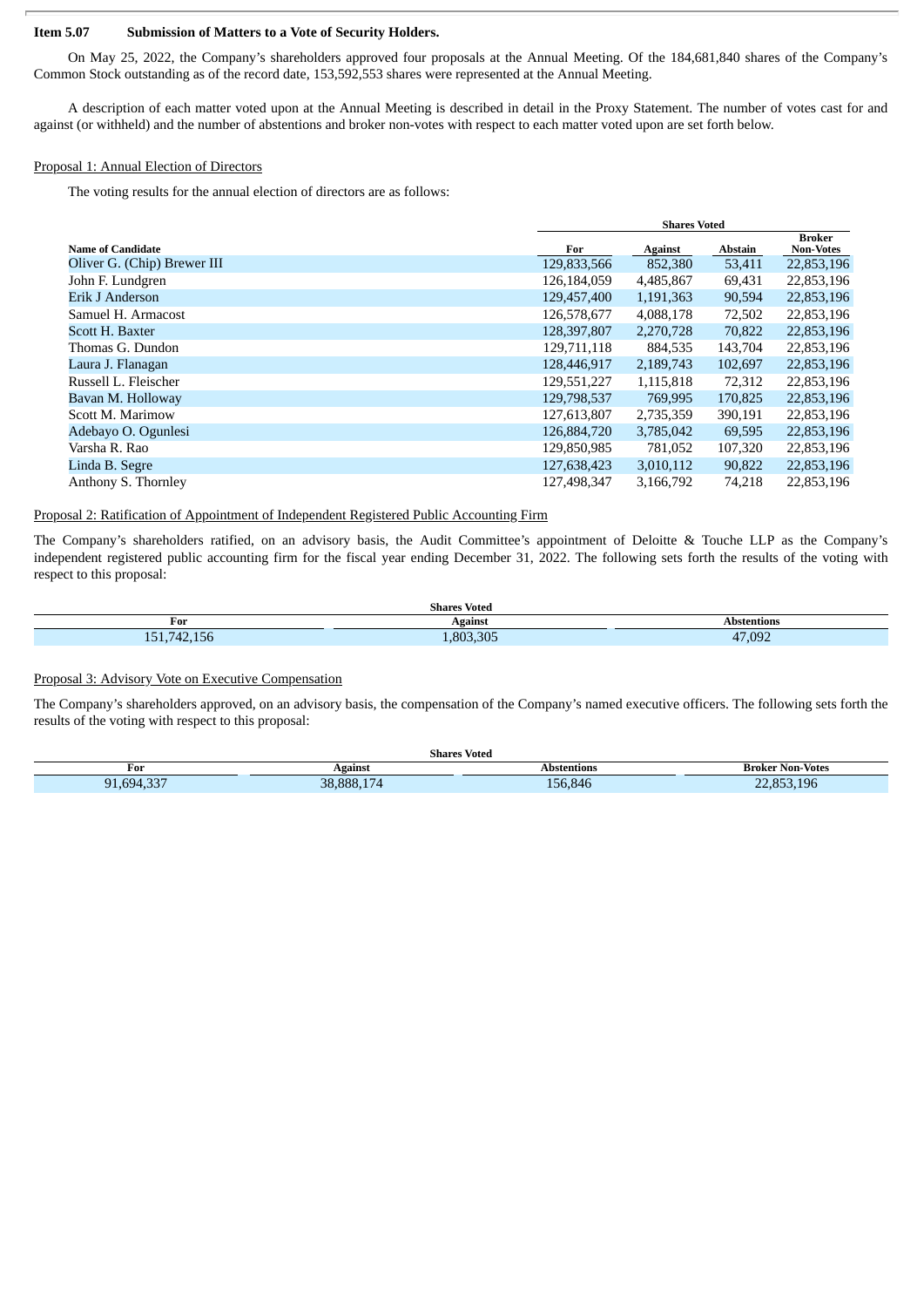# Proposal 4: 2022 Incentive Plan

The Company's shareholders approved the 2022 Incentive Plan. The following sets forth the results of the voting with respect to this proposal:

|                                                        |                          | $ -$<br>Shares Voted |                         |
|--------------------------------------------------------|--------------------------|----------------------|-------------------------|
| For                                                    | Agains                   | Abstentions          | <b>Broker Non-Votes</b> |
| 0.007<br>688<br>$1 \cap C$<br>,,,,,,,,,,<br><b>. .</b> | DEF<br>$\cap$<br>⊿ר<br>. | 196.905              | 353.196<br>OED<br>~~    |

No other items were presented for shareholder approval at the Annual Meeting.

#### **Item 8.01 Other Events.**

On May 26, 2022, the Company announced that the Board has authorized the Company to repurchase up to \$100 million of the Company's common stock in the open market or in private transactions. The repurchase program does not require the Company to acquire a specific number of shares and it will remain in effect until completed or until terminated by the Board.

A copy of the news release containing further details is attached as Exhibit 99.1 and incorporated by reference.

| <b>Item 9.01</b> | <b>Financial Statements and Exhibits.</b> |  |
|------------------|-------------------------------------------|--|
|------------------|-------------------------------------------|--|

(d) Exhibits.

| Exhibit<br>No.  | Description                                                                                                                                                                                                                                                                                                                                                             |
|-----------------|-------------------------------------------------------------------------------------------------------------------------------------------------------------------------------------------------------------------------------------------------------------------------------------------------------------------------------------------------------------------------|
| 10.1            | Callaway Golf Company 2022 Incentive Plan (incorporated by reference to Appendix B to the Company's definitive proxy statement, filed                                                                                                                                                                                                                                   |
|                 | with the Commission on April 8, 2022)                                                                                                                                                                                                                                                                                                                                   |
| 00 <sub>1</sub> | $\mathbf{n}$ , $\mathbf{n}$ , $\mathbf{l}$ , $\mathbf{l}$ , $\mathbf{l}$ , $\mathbf{n}$ , $\mathbf{n}$ , $\mathbf{n}$ , $\mathbf{n}$ , $\mathbf{n}$ , $\mathbf{l}$ , $\mathbf{n}$ , $\mathbf{n}$ , $\mathbf{n}$ , $\mathbf{n}$ , $\mathbf{n}$ , $\mathbf{n}$ , $\mathbf{n}$ , $\mathbf{n}$ , $\mathbf{n}$ , $\mathbf{n}$ , $\mathbf{n}$ , $\mathbf{n}$ , $\mathbf{n}$ , |

99.1 Press Release dated May 26, 2022 captioned "Callaway Golf Company Announces New \$100 Million Stock [Repurchase](#page-5-0) Program"

104 Cover Page Interactive Data File - the cover page XBRL tags are embedded within the Inline XBRL document.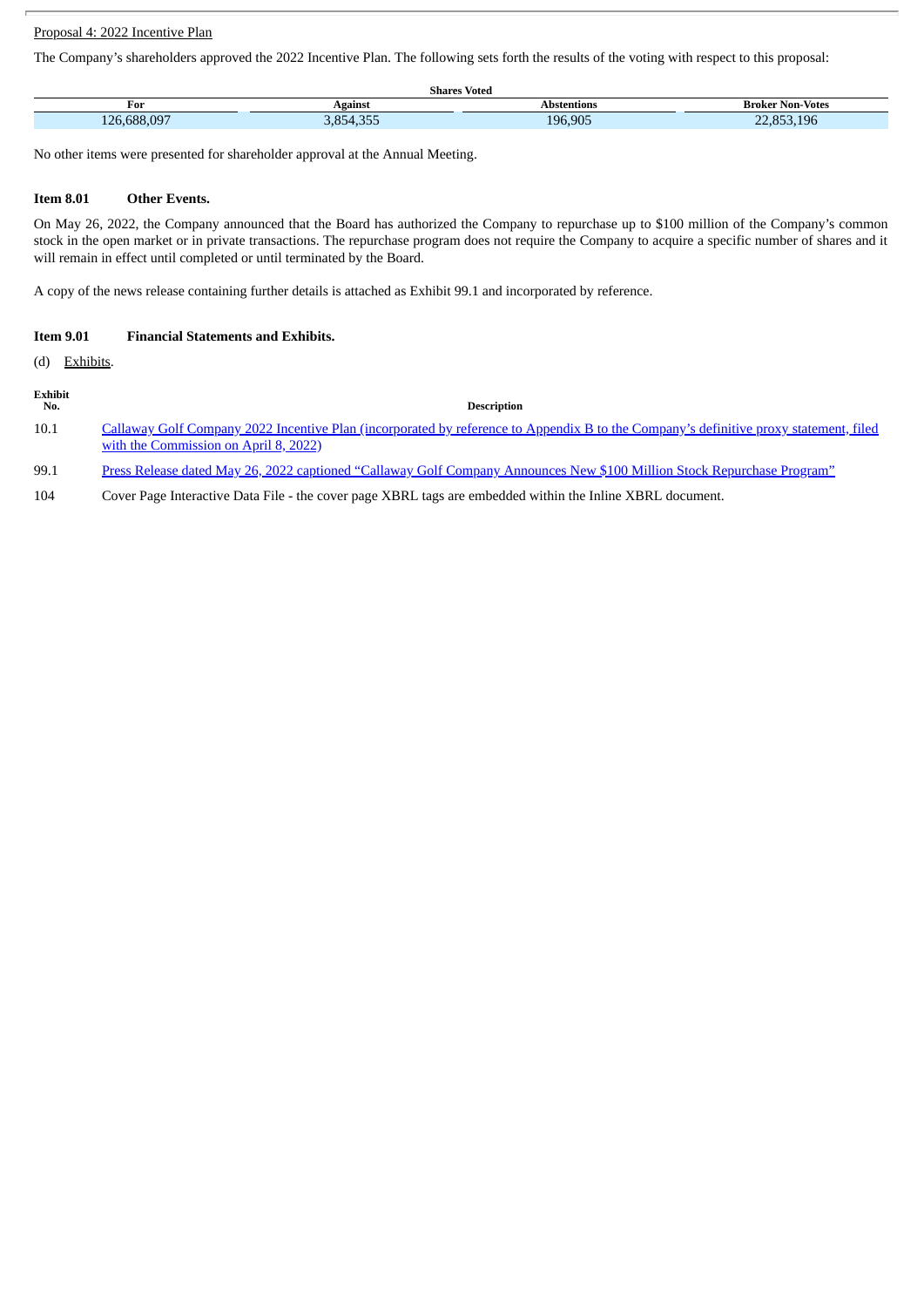Pursuant to the requirements of the Securities Exchange Act of 1934, the registrant has duly caused this report to be signed on its behalf by the undersigned hereunto duly authorized.

## **CALLAWAY GOLF COMPANY**

Date: May 26, 2022 By: /s/ Sarah E. Kim

Name: Sarah E. Kim

Title: Vice President, General Counsel and Corporate Secretary